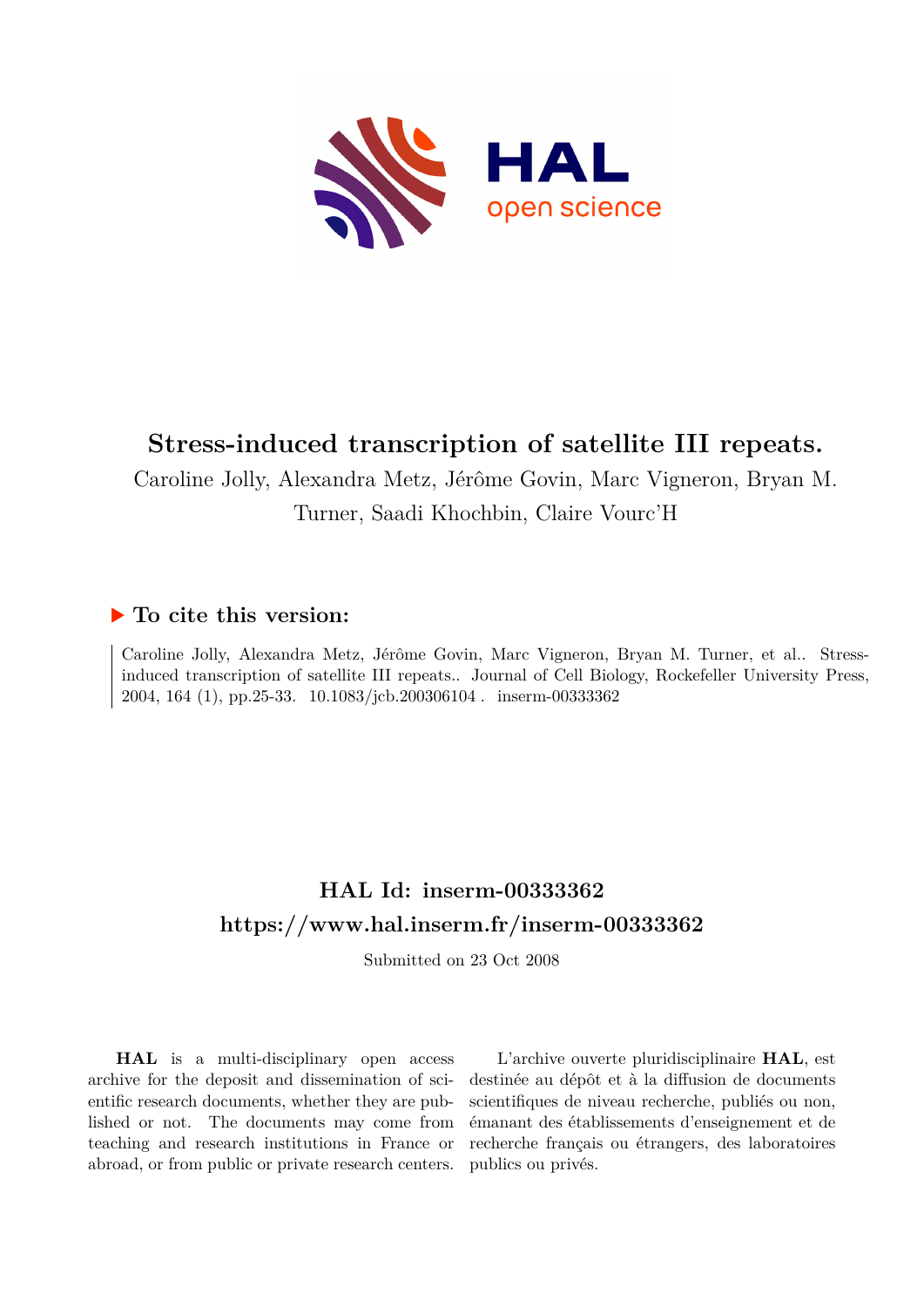# **Stress-induced transcription of satellite III repeats**

**Caroline Jolly,<sup>1</sup> Alexandra Metz,<sup>1</sup> Jérôme Govin,<sup>1</sup> Marc Vigneron,<sup>2</sup> Bryan M. Turner,<sup>3</sup> Saadi Khochbin,<sup>1</sup> and Claire Vourc'h<sup>1</sup>**

<sup>1</sup>INSERM U309, Institut A. Bonniot, 38706 La Tronche cedex, France  $2$ UMR 7100 CNRS, ESBS, BP 10413, 67412 Illkirch cedex, France <sup>3</sup>Chromatin and Gene Expression Group, Anatomy Department, University of Birmingham Medical School, Birmingham B15 2TT, UK

xposure of mammalian cells to stress induces the activation of heat shock transcription factor 1 (HSF1) and the subsequent transcription of heat shock genes. Exposure of mammalian cells to stress induces the activation of heat shock transcription factor 1 (HSF1)<br>
and the subsequent transcription of heat shock genes.<br>
Activation of the heat shock response also correlates with a rapid relocalization of HSF1 within a few nuclear structures termed nuclear stress granules. These stress-induced structures, which form primarily on the 9q12 region in humans through direct binding of HSF1 to satellite III repeats, do not colocalize with transcription sites of known hsp genes. In this paper, we show that nuclear stress granules correspond to RNA polymerase II transcription factories where satellite III repeats are transcribed into large and stable RNAs that remain associated with the 9q12 region, even throughout mitosis. This work not only reveals the existence of a new major heat-induced transcript in human cells that may play a role in chromatin structure, but also provides evidence for a transcriptional activity within a locus considered so far as heterochromatic and silent.

## **Introduction**

Exposure of cells to environmental stress conditions results in the inducible expression of a family of proteins, termed heat shock proteins (HSPs), whose function is to protect cells from stress-induced damage. Heat shock transcription factor 1 (HSF1) is responsible for the stress-induced activation of heat shock genes (Pirkkala et al., 2001). Upon stress, HSF1 redistributes from a diffuse nucleocytoplasmic population to a few nuclear foci that form through direct DNA–protein interaction on several heterochromatic loci in humans, primarily the 9q12 region (Sarge et al., 1993; Denegri et al., 2002; Jolly et al., 2002). Within this region, the DNA target of HSF1 is a chromosome 9–specific subclass of satellite III (sat III) repeats (Jolly et al., 2002). The role of nuclear stress granules is not understood. We have shown earlier that they do not correspond to the site of transcription of the three major hsp70 and hsp90 genes, thus eliminating the hypothesis that these local concentrations of HSF1 could serve as transcription factories for all heat shock genes (Jolly et al., 1997). The presence of several splicing factors within these structures further supports the assumption that they could be related to transcription and splicing events (Chiodi et al., 2000; Denegri et al., 2001). However, their possible implication in transcriptional activity is still a matter of debate,

 The Rockefeller University Press, 0021-9525/2004/01/25/9 \$8.00 The Journal of Cell Biology, Volume 164, Number 1, January 5, 2004 25–33 http://www.jcb.org/cgi/doi/10.1083/jcb.200306104

and approaches using bromo-uridine precursors to label active transcription sites have led to divergent conclusions (He et al., 1998; Chiodi et al., 2000; Jolly et al., 2002).

In this paper, we investigated the involvement of nuclear stress granules in transcriptional activity. We found that stress induces the accumulation of acetylated forms of all core histones within the 9q12, the recruitment of RNA polymerase II to the granules, and the subsequent transcription of sat III repeats essentially from one strand. All these events are HSF1 dependent. Furthermore, stress-induced sat III transcripts persist after transcription has ceased and remain associated with chromosomes throughout mitosis, suggesting a role in chromatin organization.

## **Results**

## **RNA polymerase II and acetylated histones are present in nuclear stress granules**

We studied the possibility that nuclear stress granules could be sites of transcription by investigating by immunofluorescence the distribution in non–heat-shocked and heat-shocked cells of the key enzymes in transcription: RNA polymerases. Results are presented in Fig. 1. In contrast to RNA pol I and III (not depicted), the intranuclear distribution of RNA pol Downloaded from www.jcb.org on August 30, 2004 Downloadedfrom [www.jcb.org](http://www.jcb.org) on August 30, 2004

C. Jolly and A. Metz contributed equally to this work.

Address correspondence to Caroline Jolly. Tel.: (33) 476-54-94-70. Fax: (33) 476-54-95-95. email: caroline.jolly@ujf-grenoble.fr

Key words: HSF1; RNA polymerase II; satellite III; stress; transcription

Abbreviations used in this paper: CBP, CREB binding protein; HSF1, heat shock transcription factor 1; HSP, heat shock protein; sat III, satellite III.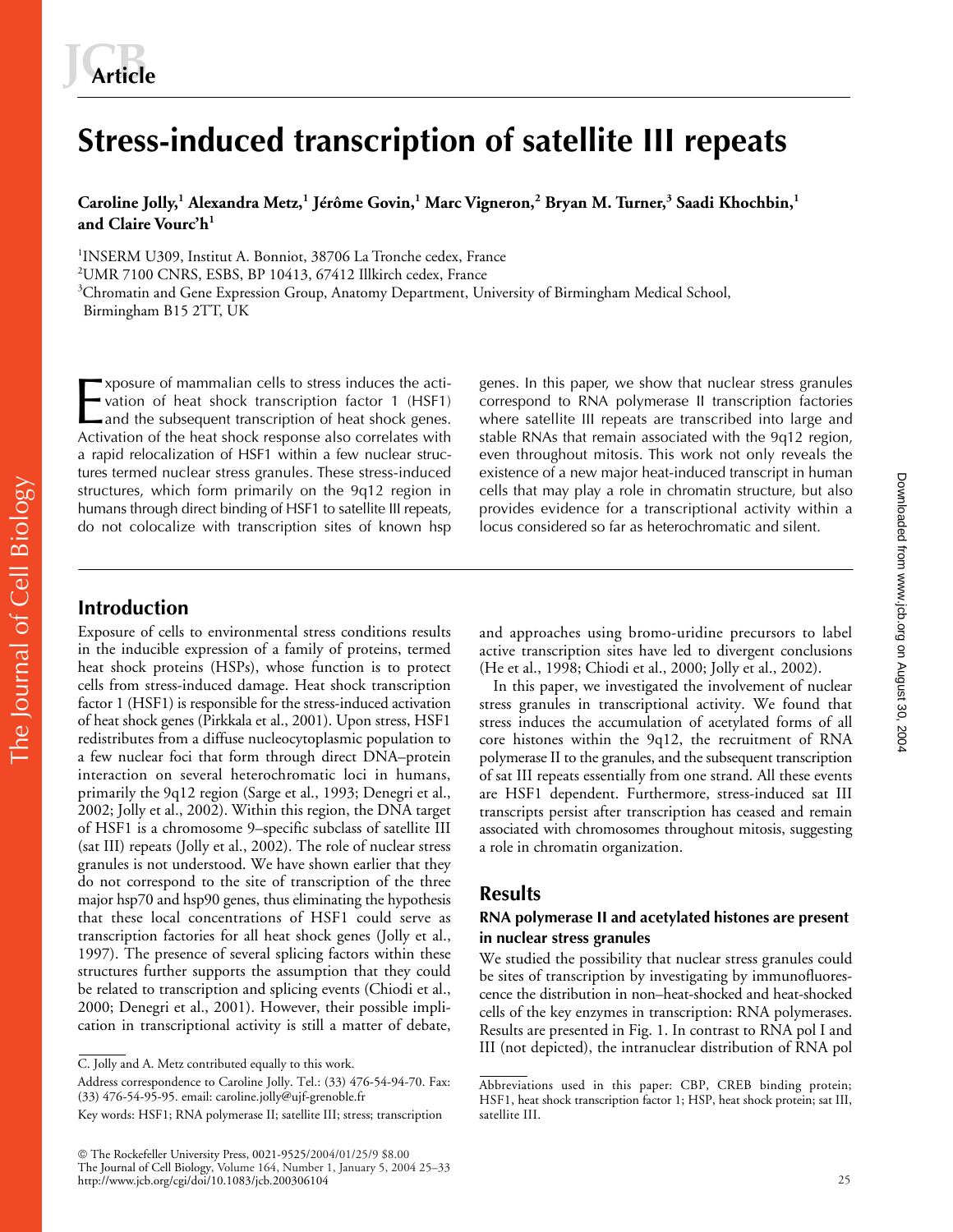

Figure 1. **RNA polymerase II is concentrated within nuclear stress granules.** (A) RNA polymerase II (red) was detected by immunofluorescence together with HSF1 (green) in non–heat-shocked and heatshocked HeLa cells. At 37-C, HSF1 is diffusely distributed in the nucleoplasm and cytoplasm while RNA polymerase II displays a fine nuclear punctate staining. After 1 h at 42°C, HSF1 is massively recruited to nuclear stress granules, and RNA polymerase II is also found accumulated in these structures (yellow in the merged image), in addition to a remaining diffuse staining of the nucleus. Bar,  $5 \mu m$ . (B) Total cell extracts prepared from non–heat-shocked (37-C) or heat-shocked (1 h at 42°C) cells were analyzed by Western blot. The blot was sequentially detected with 7C2 anti-RNA polymerase II antibody (left) and with rabbit anti-HSF1 antibody (right). No crossreactivity of the antibodies is observed. The lowered HSF1 mobility observed in the 42°C sample is due to stress-induced posttranslational modifications of the protein (for review see Pirkkala et al., 2001).

II detected with the 7C2 monoclonal antibody, which recognizes both nonphosphorylated and phosphorylated forms of the enzyme (Besse et al., 1995), was altered by heat shock. Indeed, after a 1-h heat shock, three to four nuclear foci were observed in most of the cells, in addition to a persisting diffuse staining of the nucleus and cytoplasm (Fig. 1 A). The colocalization of these pol II accumulation sites with nuclear stress granules was confirmed by codetection of HSF1 (Fig. 1 A). Similar observations were obtained with the MARA3 monoclonal antibody, which recognizes a phosphoepitope in the COOH-terminal domain of RNA pol II (Patturajan et al., 1998; not depicted). The specificity of both antibodies was assessed by Western blot on total cell extracts from non– heat-shocked and heat-shocked HeLa cells, and none of these antibodies was found to cross-react with HSF1 (Fig. 1 B).

As this local concentration of RNA polymerase II does not necessarily reveal a transcriptional activity of the locus, we next looked for the presence of another marker of transcription within the granules, i.e., hyperacetylated histones. Indeed, transcription activation correlates with an increase in core histone acetylation of the transcribed region (for reviews see Turner, 2002; Fischle et al., 2003). We thus



Figure 2. **Stress-induced HSF1 granules contain acetylated core histones.** HSF1 (green) and acetylated forms of each core histone (red) were codetected by immunofluorescence in HeLa cells submitted or not to a 1-h heat shock at 42°C. At 37°C, HSF1 is diffusely distributed in the nucleus and cytoplasm, and acetylated histones exhibit a punctate distribution throughout the nucleus. After heat shock, acetylated forms of the four core histones are present to various extents within stress granules. Bar,  $5 \mu m$ .

performed immunofluorescence on non–heat-shocked and heat-shocked cells with a panel of specific antibodies (Turner and Fellows, 1989; White et al., 1999): H2A acetylated on K5 (H2Aac), H2B acetylated on K12 and K15 (H2Bac), H3 acetylated on K9 and K18 (H3ac), and H4 acetylated on K5, K8, K12, and/or K16 (H4ac). Results are shown in Fig. 2. At 37°C, a punctate nuclear distribution was observed with all four antibodies. In heat-shocked cells, a diffuse labeling of the nucleoplasm was still observed. In addition, most of the cells displayed nuclear accumulation sites of acetylated histones that colocalize with nuclear stress granules as shown by the codetection of HSF1 in these cells.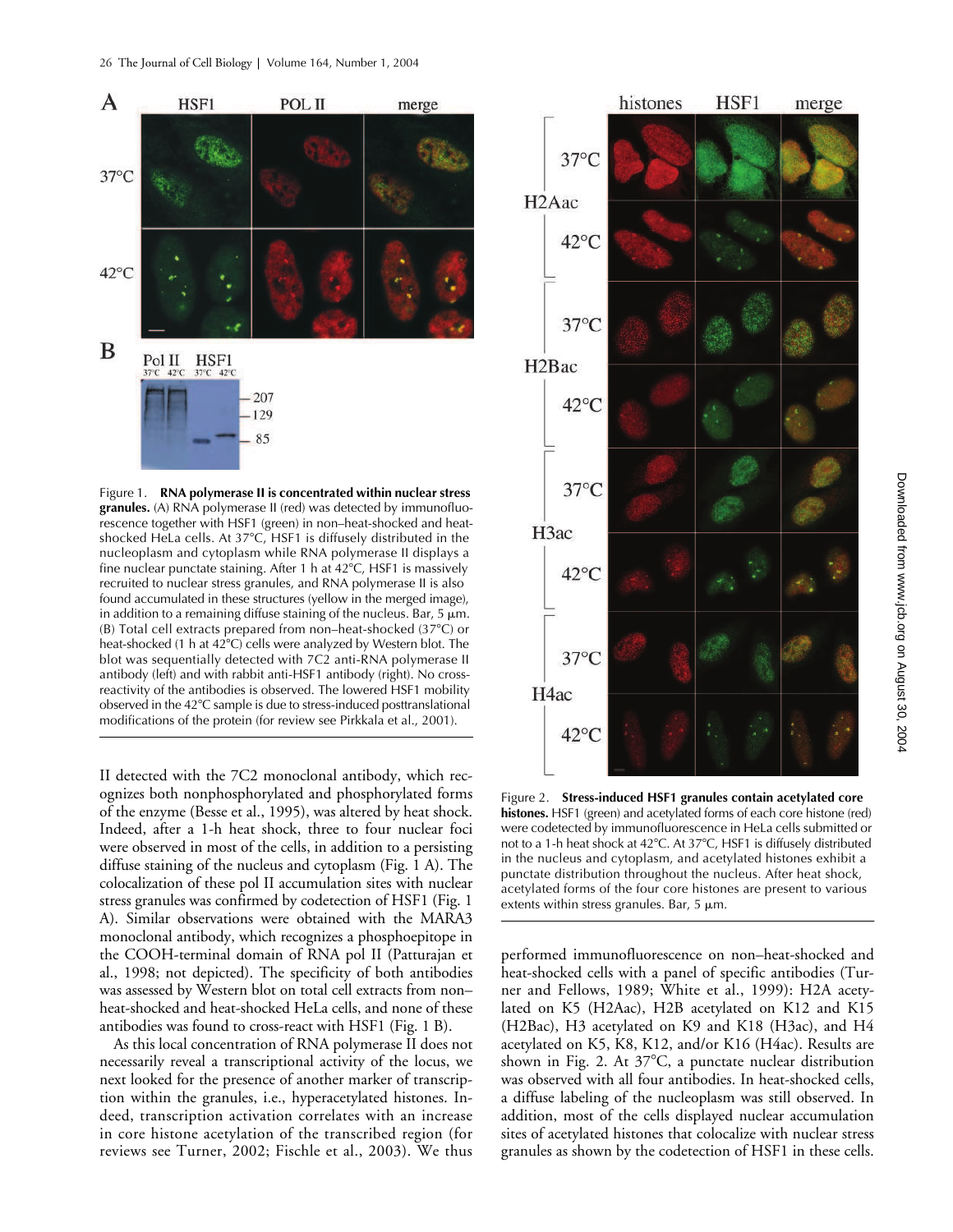

Figure 3. **CBP is recruited to nuclear stress granules during heat shock.** Transiently expressed CBP-HA (red) was codetected with HSF1 (green) in HeLa cells. In non–heat-shocked cells, CBP displays a fine punctate staining dispersed throughout the nucleoplasm. At 42°C, a fraction of the protein colocalizes with HSF1 in the granules. Bar,  $5 \mu m$ .

Immunofluorescence with an antibody to the unmodified form of H2B confirmed that our observations were not merely due to a higher density of histones within stress granules (unpublished data). Interestingly, we did not find accumulation of H3 phosphorylated on serine 10 as described for transcribing heat-shock puffs on *Drosophila* polytene chromosomes (Nowak and Corces, 2000; Labrador and Corces, 2003), perhaps because human chromosome 9 sat III repeats are not structured as a canonical heat-shock promoter (unpublished data). Thus, nuclear stress granules contain acetylated core histones.

To confirm that the presence of acetylated histones within the granules is a stress-induced event, we investigated the possibility that a histone acetyltransferase (HAT) is also recruited to the granules upon stress. Therefore, we analyzed the distribution of transiently expressed fusion proteins encoding either GCN5, Tip60, or CREB binding protein (CBP) in HeLa cells (Col et al., 2001; Legube et al., 2002). GCN5 and Tip60 both displayed a punctate nuclear staining that was unaffected by stress (unpublished data). In contrast, a fraction of the overexpressed CBP protein was detected at 42°C in a few granular structures that coincided with HSF1-containing granules, in addition to the persisting punctate nucleoplasmic staining (Fig. 3). CBP is thus able to relocate to the granules during stress, likely accounting for the stress-induced accumulation of acetylated histones within these structures.

#### **Stress induces the transcription of sat III repeats**

Based on these observations, we sought to determine if transcription occurs within the granules. Nuclear stress granules form primarily on the 9q12 juxtacentromeric region in humans, with putative secondary sites on chromosomes 12 and 15 and perhaps other chromosomes (Denegri et al., 2002; unpublished data). As the only characterized target sequence for HSF1 within the granules is a sat III repeat of the 9q12 region characterized by the clone pHuR98 (Jolly et al., 2002), we investigated the possibility that these repeats could be inducibly transcribed during stress. We first per-



Figure 4. **Stress induces the transcription of chromosome 9 sat III repeats.** (A) RNA FISH was performed on HeLa cells with clone pHuR98, which is specific for sat III repeats, as a probe. At 37°C, a faint nuclear and cytoplasmic staining is observed. In cells exposed to a 1-h heat shock at 42-C, three to four bright nuclear foci are detected in each nucleus, in addition to a persisting diffuse staining of the nucleus and cytoplasm. These foci are absent in heat-shocked cells treated with 100  $\mu$ g/ml RNase A for 15 min before hybridization. (B) Comparison of the RNA FISH signals obtained with the pHuR98 probe and when the probe was omitted (control). Both at 37°C and 42°C, the intensity of the diffuse nuclear and cytoplasmic staining is comparable to the background level (control). (C) Codetection of pHuR98 transcripts by RNA FISH (green) with RNA polymerase II or HSF1 detected by immunofluorescence, or with chromosome 9 centromeres revealed by DNA FISH (red). Transcript foci coincide perfectly with HSF1 and RNA polymerase II within nuclear stress granules, and each transcript focus is found in the vicinity of a chromosome 9 centromere. Bars,  $5 \mu m$ .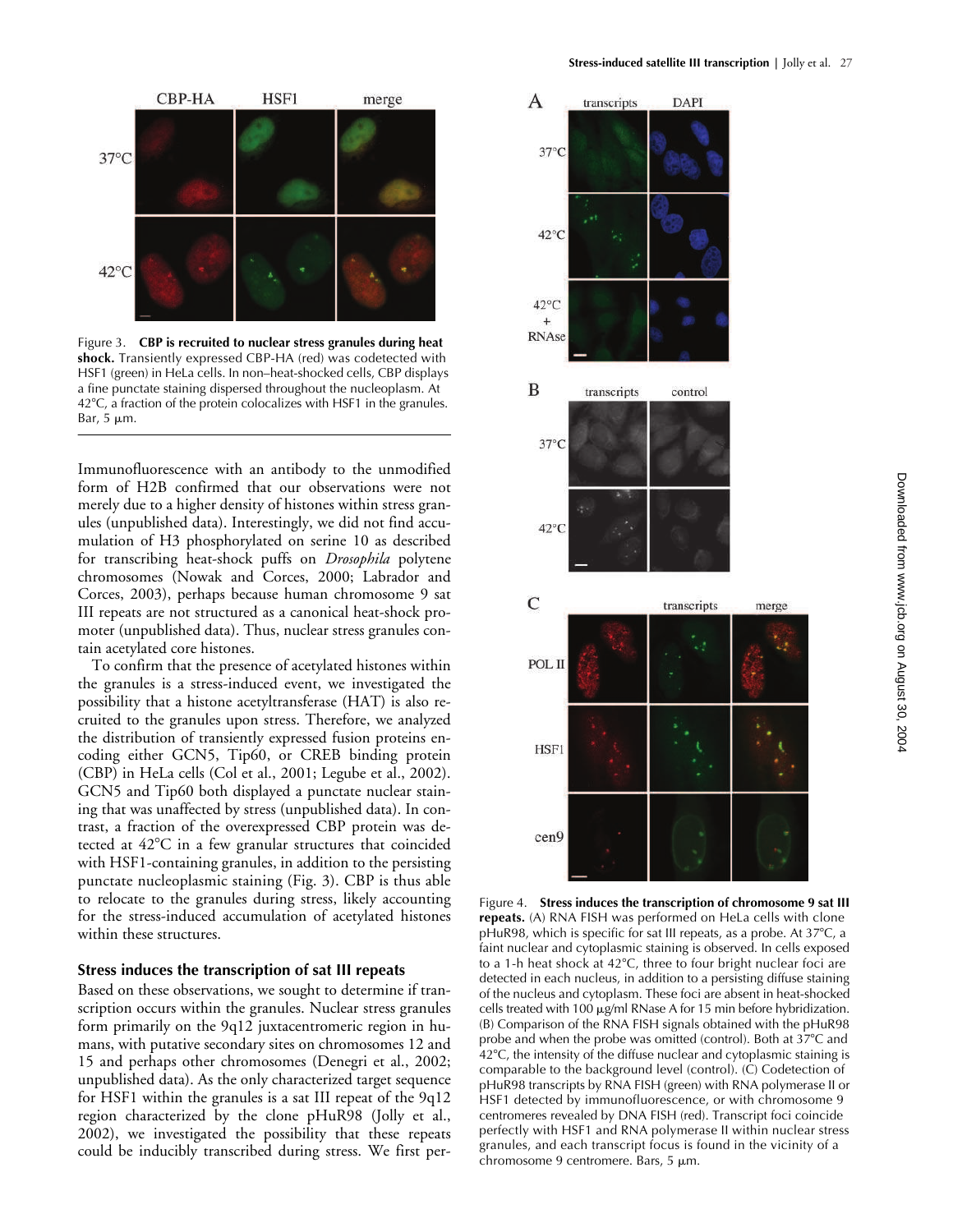formed FISH to detect transcripts with the clone pHuR98 as a probe (Grady et al., 1992). Results are presented in Fig. 4. Both at 37°C and 42°C, a diffuse nucleoplasmic and cytoplasmic staining was observed (Fig. 4 A). In addition, at 42°C, three to four bright nuclear foci were also visible in most cells. These granular foci corresponded to transcripts as confirmed by their absence in cells treated with RNase A before hybridization (Fig. 4 A). The intensity of the nuclear and cytoplasmic diffuse staining is comparable to the background level both at 37°C and 42°C, thus demonstrating that sat III transcripts are essentially concentrated in the three to four nuclear foci (Fig. 4 B). Similarly RNA FISH experiments performed with probes corresponding to either chromosome 9 classical satellites (D9Z1), chromosome 9 centromeric repeats, or chromosome 16 sat II repeats (pHuR195) did not reveal any signal (not depicted). Codetection of sat III transcripts with HSF1 or RNA pol II showed a colocalization of these transcript foci with nuclear stress granules (Fig. 4 C). Finally, to confirm that the presence of three to four transcript foci was reflecting the number of copies of the 9q12 locus in HeLa cells, we also performed codetection of sat III transcripts with chromosome 9 centromeric repeats revealed by DNA FISH. As shown in Fig. 4 C, each transcript focus was found in the vicinity of a centromere, confirming that each RNA FISH signal corresponded to sat III transcripts emerging from one chromosome 9. Altogether, these observations show that heat shock specifically induces the transcription of sat III repeats from the three to four 9q12 loci present in HeLa cells. Interestingly, the 9q12 region has been described as heterochromatic based on its enrichment in methylcytosine-rich DNA (Miller et al., 1974). To better determine the chromatin flavour of the 9q12, we investigated the distribution of one of the best characterized markers of heterochromatin: the heterochromatin protein  $HP1\beta$  (Eissenberg and Elgin, 2000). Cells were transiently transfected with an HP1-GFP construct, and nuclear stress granules were revealed either by a mutant HSF1 (DBD+TRIM), which forms constitutive granules at 37°C (Jolly et al., 2002), or by the endogenous HSF1 at 42-C. As shown in Fig. 5, stress granules were always juxtaposed to an  $HP1\beta$ -rich focus, which corresponded to the close centromere of chromosome 9, but never enriched in  $HP1\beta$  protein, demonstrating that the juxtacentromeric 9q12 region does not display conventional heterochromatic features.

#### **HSF1 is the key determinant in sat III transcription**

The question of whether HSF1 is the key determinant in the induced transcription of sat III repeats was first addressed by using the  $DBD+TRIM$  deletion mutant of HSF1, which only contains the DNA-binding and trimerization domains and forms granules constitutively (Jolly et al., 2002). Interestingly, this mutant acts as a dominant negative, by preventing the endogenous HSF1 from accumulating into the granules upon heat shock (Fig. 6 A). We found that acetylated histone H4, CBP-HA, RNA polymerase II, and sat III transcripts were never present in the granules formed by the DBD+TRIM mutant, both at  $37^{\circ}$ C and at  $42^{\circ}$ C (Fig. 6, B–E). As a confirmation to this, we also prevented the targeting of HSF1 to the granules by overexpressing HSP70,



Figure 5. **The heterochromatin protein HP1 is not concentrated**   $\mathbf{i}$  **n** the 9q12 locus. HP1 $\beta$ -GFP construct (green) was transiently expressed in HeLa cells and codetected with either the DBD-TRIM mutant at 37°C or the endogenous HSF1 at 42°C (red). Projections of confocal series are shown. In both cases, nuclear stress granules are juxtaposed to, but never coincident with,  $HP1\beta$ -enriched foci (10 nuclei analyzed for each case). Insert shows a magnification of one stress granule. Bar,  $5 \mu m$ .

which is a negative regulator of HSF1 activity (Shi et al., 1998). As expected, upon heat shock, HSP70 overexpression prevented the accumulation of HSF1, acetylated histones, and CBP-HA in the granules, and the subsequent transcription of sat III repeats (Fig. 6 F).

#### **Stress-induced sat III transcripts are large and stable RNAs that remain associated with the 9q12**

We were next interested in the characterization of sat III transcripts. To estimate the induction level induced by heat exposure, and to determine from which strand the transcripts are generated, we performed reverse transcription on total RNA extracts from non–heat-shocked and heat-shocked HeLa cells with the following primers: antisense pHuR98, sense pHuR98, or antisense hsp70 (corresponding to the major heat-induced gene). The reaction samples were then spotted onto nitrocellulose membrane and quantified using the PhosphorImager® system (normalized to the 37°C value for each primer). Results are presented in Fig. 7 A. We found that both sense (gray) and antisense (black) sat III transcripts as well as hsp70 transcripts were present at very low levels in the 37°C samples as compared with input. After a 1-h heat shock at  $42^{\circ}\textrm{C}$ , we observed a twofold decrease in the amount of antisense sat III transcripts and a ninefold increase in the amount of sense sat III transcripts as compared with the 37°C samples. Likewise, a ninefold increase in hsp70 transcripts was observed at 42°C. A run-on assay was also performed with nuclei prepared from stressed and unstressed cells (Fig. 7 B). This experiment showed that stress induces a 11.9-fold and a 13.4-fold induction in sat III and hsp70 transcription, respectively. Sat III repeats are thus inducibly transcribed during stress, essentially from one strand.

We also performed a Northern blot analysis of these RNA extracts with pHuR98 as a probe to determine the size of sat III transcripts. Hsp70 transcripts were used as a control. Ethidium bromide staining of the gel before transfer confirmed that equal amounts of extracts were loaded in each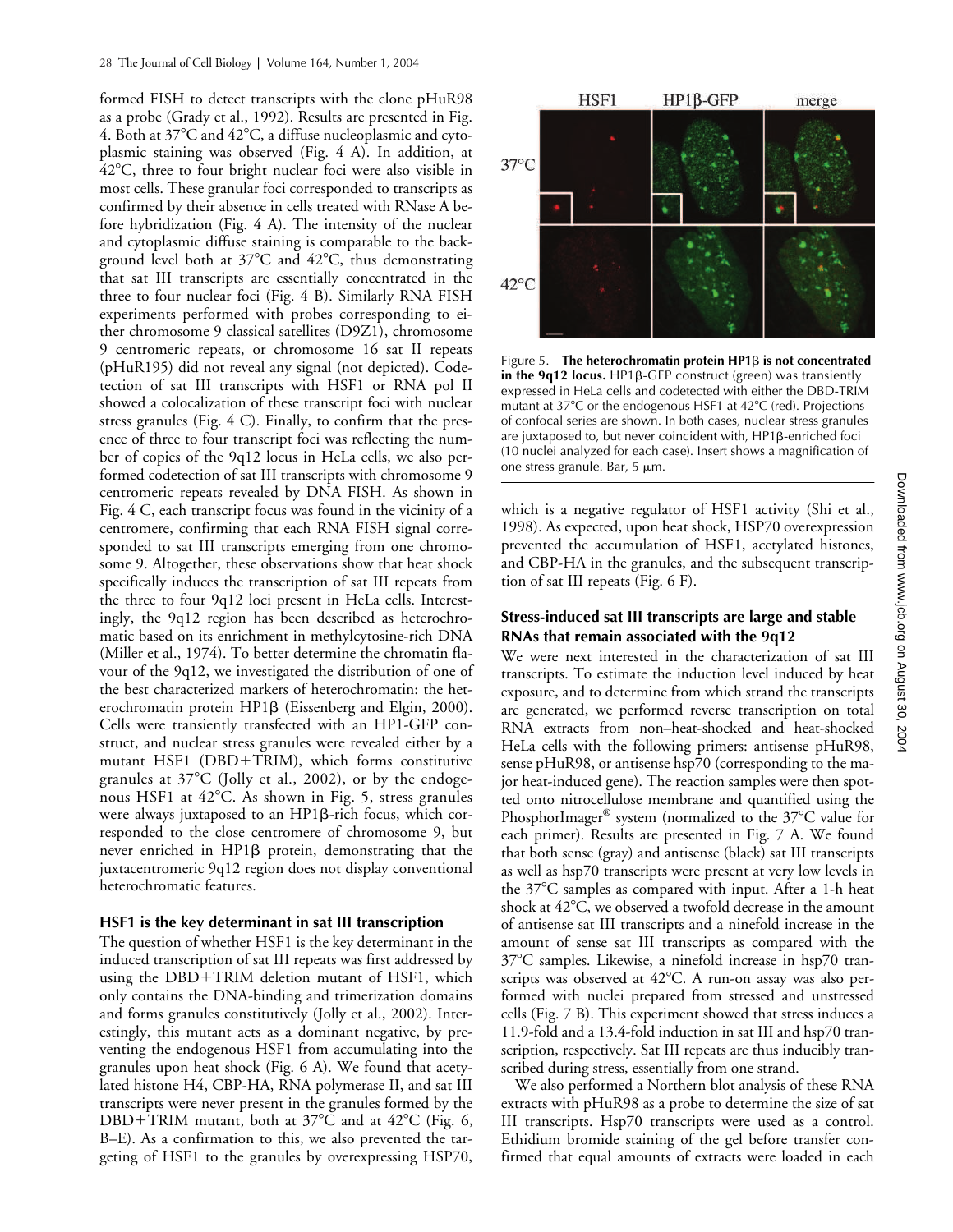

transcripts revealed by RNA FISH. Only images of cells exposed for 1 h at 42°C are shown. In HSP70-overexpressing cells, the endogenous HSF1, CBP-HA, and acetylated histone H4 are not recruited to nuclear stress granules, and pHuR98 transcript foci are not present. The white lines in E and F indicate that the cells were taken from different fields. Bars, 10  $\mu$ m.

lane (Fig. 7 C). While a faint signal was observed in the 37-C extracts both for sat III and hsp70 transcripts, strong signals were present for both transcripts in the  $42^{\circ}\mathrm{C}$  samples. The signal corresponding to hsp70 transcripts was found at the expected size (2.3 kb), whereas the signal corresponding to sat III transcripts was close to the wells (Fig. 7 C), demonstrating that these transcripts are very large. No signal corresponding to small RNAs was detected with this probe, even when the gel was not washed with NaOH before transfer (not depicted). The same experiment was also performed with sense and antisense oligonucleotides and

confirmed that heat-induced transcription of sat III repeats only occurs in the sense direction (Fig. 7 C).

The question of the intracellular distribution of sat III transcripts was then addressed. Indeed, our RNA FISH data show that in contrast to hsp70 transcripts (not depicted), the fluorescent signal for sat III RNAs is essentially localized at the site of transcription with no diffuse signal in the nucleus and/or cytoplasm (Fig. 4 B). These observations strongly suggest that sat III transcripts are not exported but rather remain associated with the 9q12 even after transcription is completed. A further support for this assumption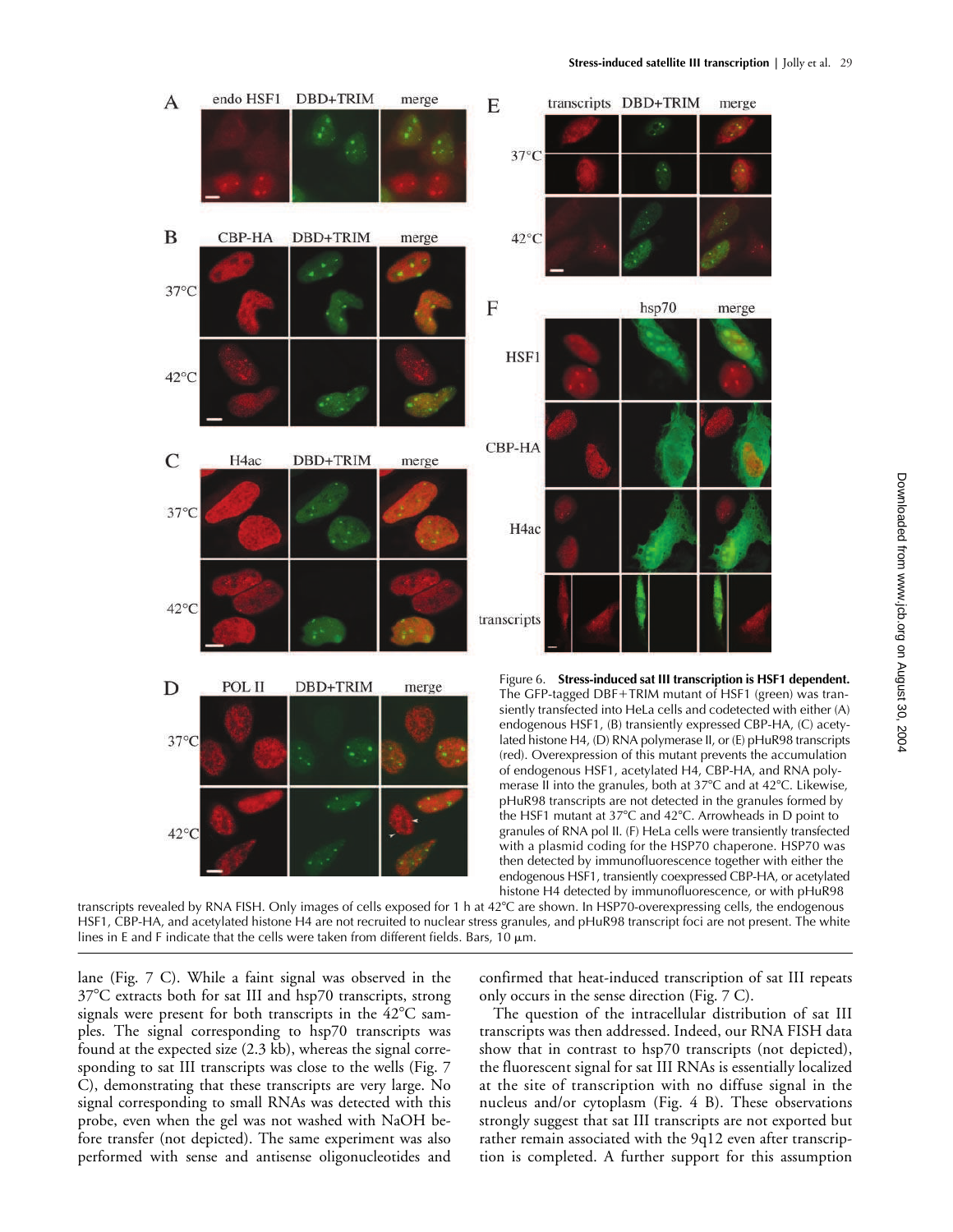

Figure 7. **Sat III transcripts are very large transcripts inducibly transcribed from one strand during stress.** (A) Reverse transcription was performed on total RNA extracts prepared from HeLa cells submitted or not to a 1-h heat shock at  $42^{\circ}$ C, with either an hsp70 antisense, a pHuR98 antisense (black), or a pHuR98 sense (gray) primer. The reaction products were spotted onto nitrocellulose membrane and quantitated. The sequence of the double-stranded pHuR98 clone is shown on the right. A weak signal is observed for hsp70, pHuR98 antisense, and pHuR98 sense transcripts at 37°C. Heat shock induces a ninefold increase in the level of hsp70 transcripts. Likewise, a ninefold increase in the intensity of the signal corresponding to pHuR98 sense transcripts is observed at 42°C, while the signal corresponding to pHuR98 antisense transcripts decreases by two. (B) A run-on assay was performed with nuclei prepared from cells submitted or not to a 1-h heat shock at 42°C. The following probes were used: pGEM2 (control for nonspecific hybridization), pH2.3 (hsp70 gene), pHuR98 (sat III), and GAPDH (glyceraldehyde 3-phosphate dehydrogenase gene), which serves as a normalization control for transcription. Quantification of the spots by PhosphorImager® revealed that stress induces an 11.9-fold and a 13.4-fold induction in sat III and hsp70 transcription, respectively. (C) A Northern blot analysis was performed on total RNA extracts prepared from HeLa cells. Different probes were used: an hsp70 probe (Wu et al., 1985), the pHuR98 clone, an antisense pHuR98 oligonucleotide to reveal sense transcripts (gray), or a sense pHuR98 oligonucleotide to reveal antisense transcripts (black).



Ethidium bromide staining of the gel before transfer confirms that equal amounts of RNA extracts were loaded in each lane. For hsp70 transcripts, a very weak signal is observed for the 37°C sample, while a signal at the expected size (2.3 kb) is observed in the 42°C sample (the positions of the 28S and 18S rRNAs are indicated). For pHuR98 transcripts, a faint signal is present with all three probes at 37°C, while in the 42°C sample, a very slowly migrating band is revealed, both with the pHuR98 probe and the antisense oligonucleotide (gray). No signal is observed with the sense oligonucleotide (black).

comes from the observation that sat III transcript foci were still visible in the majority of the cells after 3 h of recovery following heat shock, whereas the other actors of transcription (HSF1, CBP, acetylated histones, and RNA polymerase II) were no longer present in the granules at that time (Fig. 8 A). To confirm this proposal, we looked for the presence of sat III transcripts associated with transcriptionally inactive mitotic chromosomes. As heat shock can arrest or delay cell cycle progression (for review see Kühl and Rensing, 2000), cells were allowed to recover for 3–6 h after heat shock. As shown in Fig. 8 B, we observed the presence of mitotic cells with transcripts associated with the 9q12. Neither HSF1 nor RNA polymerase II was found within the same loci when codetected (unpublished data), thus confirming that these transcripts do not correspond to nascent RNAs but to transcripts produced before entry into mitosis and which remained associated with chromosome 9 during cell cycle progression.

The stability of sat III transcripts was further investigated by the use of the transcription inhibitor actinomycin D. We found that a treatment of 20–60 min with 100  $\mu$ g/ml actinomycin D just after the 1-h heat shock did not significantly affect the number of cells containing sat III transcript foci, with 80% of the cells still displaying foci versus 81% in untreated cells (unpublished data). As a comparison, hsp70 transcript foci were no longer detected after 15 min of actinomycin D (Jolly et al., 1998). Altogether, our findings

show that sat III transcripts are very large and stable RNAs that, at least in part, remain associated for a certain time with the 9q12 locus after synthesis, even throughout mitosis.

## **Discussion**

In this paper, we describe the role of the HSF1-containing nuclear stress granules in the stress-induced transcription of chromosome 9 sat III repeats. This transcription is HSF1 dependent and driven by RNA polymerase II. The transcripts generated are very large, stable, and most likely noncoding as they remain associated with the 9q12 locus from which they originate. These observations are particularly interesting with regard to the growing evidence that repeated sequences of the eukaryotic genome are transcribed. In the past few years, a large number of reports have led to the emerging view that RNA can play a crucial role in the negative regulation of gene expression and in chromatin structure (for reviews see Stevenson and Jarvis, 2003; Wutz, 2003). The organization of silent domains, such as pericentric heterochromatin or the inactivated X chromosome, is dependent on noncoding RNA molecules (Maison et al., 2002; for reviews see Avner and Heard, 2001; Cohen and Lee, 2002). For example, small interfering RNAs bind to complementary RNA sequences and target them for destruction, thereby regulating gene expression. As to chromatin structure, the role of RNAs in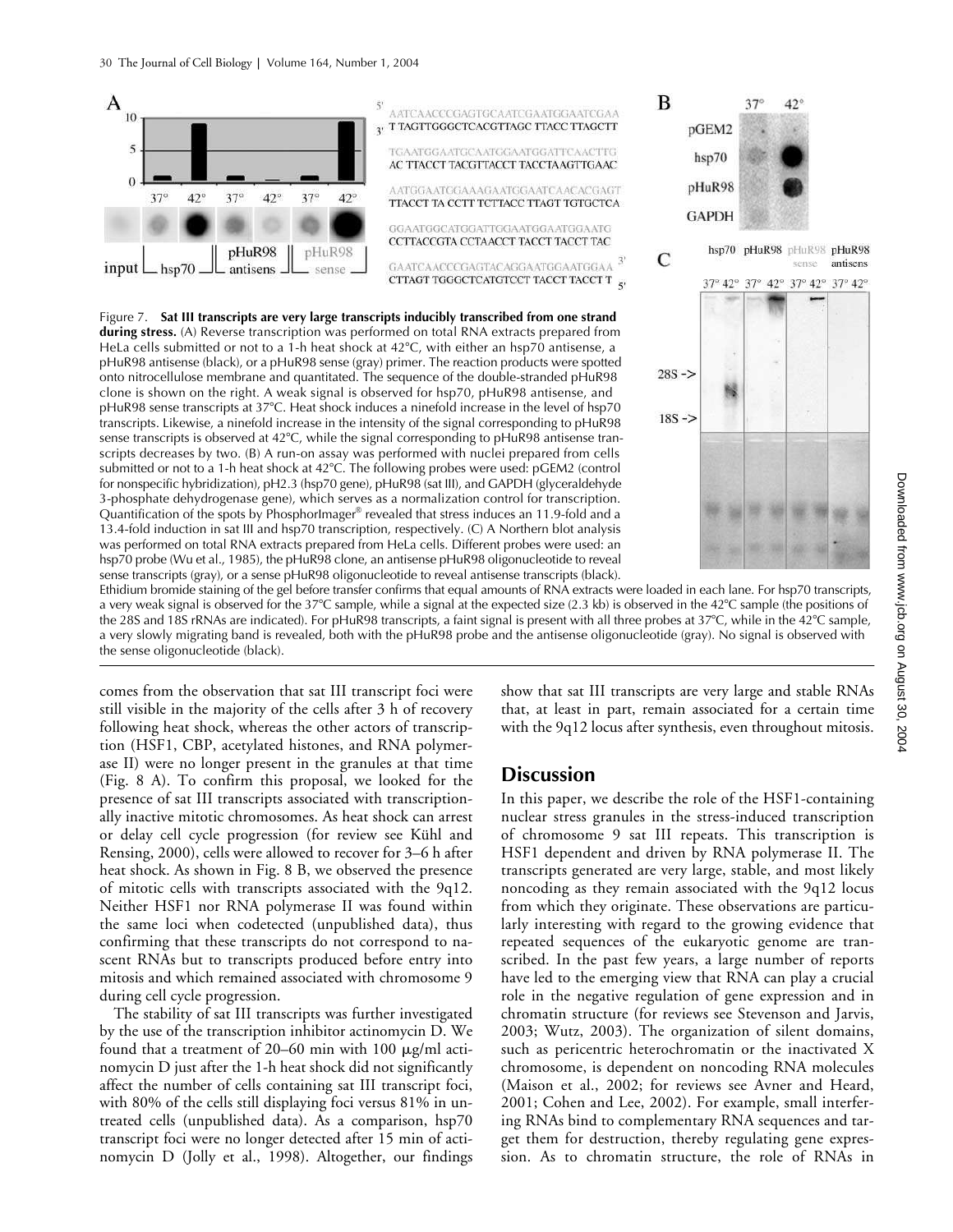

Figure 8. **Stress-induced sat III transcripts are stable transcripts that remain associated with the 9q12 locus.** (A) Table showing the composition of nuclear stress granules after 1 h of heat shock at 42°C or for 3 h at 37°C after a 1-h heat shock at 42°C (200 nuclei analyzed in each case). While all components are detected in the granules after 1 h of heat shock (HSF1, overexpressed CBP-HA, acetylated histones, RNA polymerase II, sat III transcripts), only sat III transcripts are still detected in a large majority of cells after recovery. (B) Sat III transcripts (green) were detected by RNA FISH along with the 9q12 locus, revealed by DNA FISH with a probe specific for chromosome 9 classical satellites (D9Z1) in HeLa cells allowed to recover for 3 h at 37°C after a 1-h heat shock. Two mitotic cells with sat III transcripts (red) associated to the 9q12 locus (green) are shown. Only two spots are visible in each cell because the two others are not in the same focal plan. Bar,  $5 \mu m$ .

heterochromatin formation and/or maintenance, for example, is now widely recognized, although most of these RNAs have not been identified yet. In yeast, for example, double-stranded RNAs generated from centromeric repeats have been proposed to play a role in heterochromatin formation via the production of small heterochromatic RNAs (Reinhardt and Bartel, 2002; for review see Jenuwein, 2002). In mouse, a bidirectional transcription of major (gamma) satellite repeats has been reported, suggesting that this regulatory pathway of heterochromatin formation may also exist in mammalian cells (Rudert et al., 1995; for review see Jenuwein, 2002).

Notably, there are a few examples of heat-induced transcription of repeated sequences. In mouse, for example, heat shock induces the unidirectional transcription by RNA polymerase III of B2 repetitive elements into small polyadenylated transcripts that are exported to the cytoplasm (Fornace and Mitchell, 1986). Heat shock also induces a transient increase in the RNA polymerase III–transcribed Alu and SINE RNAs in human, mouse, rabbit, and silkworm cells (Fornace and Mitchell, 1986; Liu et al., 1995; Kimura et al., 1999). This stress-induced transcription of repeated sequences can also occur in physiological stress conditions in living animals, suggesting that it is functionally relevant (Li et al., 1999; Kimura et al., 2001). Conceivably, the function of these transcripts may only be revealed under certain physiological or pathological conditions, explaining the lack of functional data available so far. Interestingly, overexpressed Alu RNA can stimulate the expression of a reporter gene under certain circumstances, providing the first evidence for a functional role of stressinduced repeated transcripts (Chu et al., 1998). Our observation that sat III transcripts remain associated with the 9q12 locus, as does Xist RNA with the inactive X chromosome (for review see Avner and Heard, 2001), supports a role for sat III transcripts in chromatin structure. Interestingly, Grady et al. (1992) show that the transcribed strand of the sat III sequence, and most likely the corresponding transcript, has an unusually high thermal stability and could form unusual structures by nonconventional base pairing, perhaps explaining how these transcripts anchor to chromatin. One hypothesis as to the role of sat III transcripts is that they serve to protect a fragile region of the genome from stress-induced damage. Indeed, the 9q12 is a fragile region often rearranged in certain pathologies such as cancer or the triple A syndrome (Bartlett et al., 1998; Lamszus et al., 1999; Reshmi-Skarja et al., 2003). Another hypothesis based on the fact that several splicing factors are also present in nuclear stress granules is that these structures play a role in the titration of key components of transcription and splicing activities, thereby providing a powerful way to control both functions during stress (Chiodi et al., 2000; Denegri et al., 2001). Whatever the hypothesis, our work reveals not only a transcriptional activity within a locus considered so far as heterochromatic and silent, but also the existence of a new major heat-induced transcript in human cells that may play a role in chromatin structure.

## **Materials and methods**

#### **Cell culture, transient transfection, and drug treatments**

HeLa cells were grown in DME supplemented with 10% fetal bovine serum. Transient transfections were performed using Polyfect lipid solution (QIAGEN). Transcription inhibition was achieved by treating the cells for 20 min at 37°C with 100 μg/ml actinomycin D.

#### **Plasmids and antibodies**

Clone pHuR98 specific for sat III repeats was obtained from R. Moyzis (University of California, Irvine, CA) (Grady et al., 1992). Human CBP-HA expression plasmid was provided by A. Harel-Bellan (Institut A. Lwoff, Villejuif, France). pCMV-hsp70 construct (Michels et al., 1997) and pH2.3 clone corresponding to human hsp70 sequence (Wu et al., 1985) were provided by R.I. Morimoto (Northwestern University, Evanston, IL). The HP1β-GFP construct was provided by P.-Y. Perche (CreaCell™, INSERM U309, Grenoble, France). The DNA probes specific for chromosome 9 classical satellites (D9Z1) and chromosome 9 centromeres (Rocchi et al., 1991) were provided, respectively, by M.G. Mattei (Faculté de Médecine, Marseille, France) and M. Rocchi (Università di Bari, Bari, Italy). The rat monoclonal and rabbit polyclonal anti-HSF1 antibodies (Sarge et al., 1993; Cotto et al., 1997) and the mouse anti-HSP70 antibody were purchased from Stressgen. The MARA3 (Patturajan et al., 1998) and the 7C2 (Besse et al., 1995) mouse monoclonal antibodies against RNA polymerase II were obtained, respectively, from B.M. Sefton (Salk Institute, La Jolla, CA) and M. Vigneron (IGBMC, Strasbourg, France). The antibodies working dilution for immunofluorescence were, respectively, 1:100 (polyclonal anti-acetylated H2A, H2B, and H3 and anti-HSP70) (Turner and Fellows, 1989; White et al., 1999), 1:200 (polyclonal anti-acetylated H4 and MARA3), 1:300 (anti-HSF1 antibodies), and 1:400 (7C2). The rat monoclonal anti-HA antibody (Santa Cruz Biotechnology, Inc.) was used at 1:50 in immunofluorescence experiments.

#### **Cell extracts and Western blot analysis**

Whole cell extracts were prepared according to Dignam et al. (1983). The Western blot analysis of extracts was performed on 8% acrylamide gels for HSF1 and RNA polymerase II detection. The working dilutions for the rabbit anti-HSF1 and the 7C2 mouse anti-RNA polymerase II antibodies were, respectively, 1:5,000 and 1:10,000.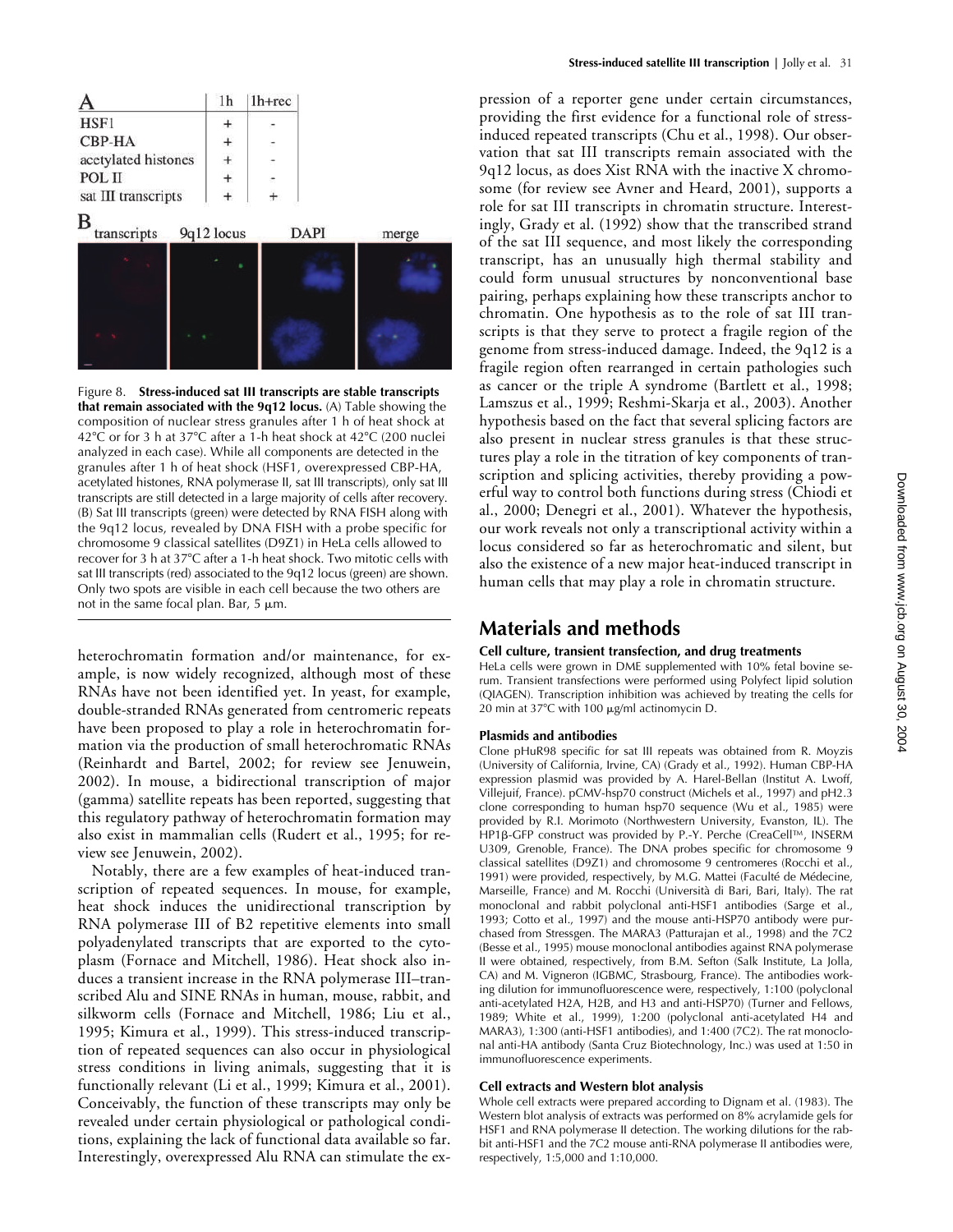**Immunofluorescence, RNA FISH, DNA FISH, and microscopy**

Immunofluorescence was performed on formaldehyde-fixed cells as described previously (Jolly et al., 2002), except for endogenous CBP, which was detected on cells fixed for 5 min in 1% formaldehyde and subsequently for 2 min in acetone at -20°C. Secondary antibodies conjugated to either Alexa 546 or Alexa 488 (Molecular Probes) were used. DNA was counterstained with 250 ng/ml DAPI. RNA FISH alone and in combination with immunofluorescence or DNA FISH was performed as described previously (Jolly et al., 1997). In control experiments, cells were treated for 15 min at 37°C with 100  $\mu$ g/ml RNase A. Images were acquired on a Zeiss axiophot microscope equipped with a cooled charge-coupled device camera (C4880; Hamamatsu), using the 63x, 1.25 NA oil immersion objective and an intermediate magnification of  $1.25x$ . HP1 $\beta$ -transfected cells were analyzed by confocal microscopy using a Zeiss LSM 510 microscope. Confocal sections were then projected on the same focal plane using the Zeiss LSM image browser.

#### **RNA extraction, Northern blot, and reverse transcription**

Total RNAs were extracted with Tri-reagent® (Sigma-Aldrich) following the manufacturer's instructions. For Northern blot analysis, 10  $\mu$ g of RNA was loaded on a 1% agarose denaturing gel. Before transfer, the gel was stained with ethidium bromide to check the loading, treated or not with 75 mM NaOH for 10 min, and washed in 0.5 M Tris/1.5 M NaCl, pH 7.0. The RNAs were then transferred onto Hybond N membrane (Amersham Biosciences) and hybridized with pH2.3 or pHuR98 probe labeled with  $\alpha$ -[<sup>32</sup>P]dCTP, or with either a sense (nt 1–92) or an antisense (nt 92–1) oligonucleotide to pHuR98 end labeled with  $\gamma$ -[32P]ATP. Reverse transcription was performed on 3  $\mu$ g of total RNA in the presence of  $\alpha$ -[32P]dCTP as previously described (Buisson et al., 1999). The sequences of the primers used for sat III transcripts were 5'AATCAACCCGAGTGCAATC-GAATGGAA-TCG 3' (sense) and 5' TCCATTCCATTCCTGTACTCGG 3' (antisense). The primers used for hsp70 transcripts were the same as previously described (Wang et al., 1999). After the reaction, the nonincorporated  $\alpha$ -[<sup>32</sup>P]dCTP was eliminated by spinning on Sephadex G50 columns. The samples were spotted on Hybond N membrane, and the signals were quantified with the PhosphorImager® system (Molecular Dynamics).

#### **Run-on assay**

Nuclear run-on transcription experiments were performed on nuclei isolated from non–heat-shocked or heat-shocked cells in the presence of 50  $\mu$ Ci of  $\alpha$ -[<sup>32</sup>P]UTP as described in Mathew et al. (2000). After precipitation, labeled RNAs were hybridized to the following DNA probes: pGEM2 (control for nonspecific hybridization), pHuR98, pH2.3 (hsp70 gene), and the rat GAPDH gene (Fort et al., 1985) as a normalization control for transcription. The intensity of the radioactive signals was quantitated using the PhosphorImager® system (Molecular Dynamics).

We are grateful to Dr. A. Harel-Bellan for the CBP-HA plasmid, to Dr. R.I. Morimoto for the pCMV-hsp70 construct and the pH2.3 clone, to Dr. R.K. Moyzis for clone pHuR98, to Dr. M.G. Mattei for the D9Z1-specific probe, to Dr. M. Rocchi for chromosome 9 centromeric probe, to Dr. P.-Y. Perche for the HP1β-GFP construct, and to Dr. B.M. Sefton for MARA3 anti-RNA polymerase II antibodies. We are grateful to L. Konecny, E. Millou, and A. Eymery for technical help, to Drs. C. Souchier and A. Grichine for their assistance in confocal imaging, to Drs. F. Hans and M.G. Mattei for helpful discussions, and to Drs. F. Mongelard, P. Bouvet, and the laboratories of Drs. F. Berger and J. Lunardi for providing access to radioactivity facilities.

This work was supported by the Association pour la Recherche sur le Cancer (grant 4521 to M. Vigneron and 5386 to C. Vourc'h), the Région Rhône-Alpes, and the Ministère de la Recherche.

Submitted: 19 June 2003 Accepted: 20 November 2003

## **References**

- Avner, P., and E. Heard. 2001. X-chromosome inactivation: counting, choice and initiation. *Nat. Rev. Genet.* 2:59–67.
- Bartlett, J.M., A.D. Watters, S.A. Ballantyne, J.J. Going, K.M. Grigor, and T.G. Cooke. 1998. Is chromosome 9 loss a marker of disease recurrence in transitional cell carcinoma of the urinary bladder? *Br. J. Cancer.* 77:2193–2198.
- Besse, S., M. Vigneron, E. Pichard, and F. Puvion-Dutilleul. 1995. Synthesis and maturation of viral transcripts in herpes simplex virus type 1 infected HeLa cells: the role of interchromatin granules. *Gene Expr.* 4:143–161.

Buisson, M., F. Hans, I. Kusters, N. Duran, and A. Sergeant. 1999. The C-terminal

region but not the Arg-X-Pro repeat of Epstein-Barr virus protein EB2 is required for its effect on RNA splicing and transport. *J. Virol.* 73:4090–4100.

- Chiodi, I., M. Biggiogera, M. Denegri, M. Corioni, F. Weighardt, F. Cobianchi, S. Riva, and G. Biamonti. 2000. Structure and dynamics of hnRNP-labelled nuclear bodies induced by stress treatments. *J. Cell Sci.* 113:4043–4053.
- Chu, W.M., R. Ballard, B.W. Carpick, B.R.G. Williams, and C.W. Schmid. 1998. Potential Alu function: regulation of the activity of double-stranded RNAactivated kinase PKR. *Mol. Cell. Biol.* 18:58–68.
- Cohen, D.E., and J.T. Lee. 2002. X-chromosome inactivation and the search for chromosome-wide silencers. *Curr. Opin. Genet. Dev.* 12:219–224.
- Col, E., C. Caron, D. Seigneurin-Berny, J. Gracia, A. Favier, and S. Khochbin. 2001. The histone acetyltransferase, hGCN5, interacts with and acetylates the HIV transctivator, Tat. *J. Biol. Chem.* 276:28179–28184.
- Cotto, J., S. Fox, and R.I. Morimoto. 1997. HSF1 granules: a novel stress-induced nuclear compartment of human cells. *J. Cell Sci.* 110:2925–2934.
- Denegri, M., I. Chiodi, M. Corioni, F. Cobianchi, S. Riva, and G. Biamonti. 2001. Stress-induced nuclear bodies are sites of accumulation of pre-mRNA processing factors. *Mol. Biol. Cell.* 12:3502–3514.
- Denegri, M., D. Moralli, M. Rocchi, M. Biggiogera, E. Raimondi, F. Cobianchi, L. De Carli, S. Riva, and G. Biamonti. 2002. Human chromosomes 9, 12, and 15 contain the nucleation sites of stress-induced nuclear bodies. *Mol. Biol. Cell.* 13:2069–2079.
- Dignam, J.D., R.M. Lebovitz, and R.G. Roeder. 1983. Accurate transcription initiation by RNA polymerase II in a soluble extract from isolated mammalian nuclei. *Nucleic Acids Res.* 11:1475–1489.
- Eissenberg, J.C., and S.C. Elgin. 2000. The HP1 protein family: getting a grip on chromatin. *Curr. Opin. Genet. Dev.* 10:204–210.
- Fischle, W., Y. Wang, and C.D. Allis. 2003. Histone and chromatin cross-talk. *Curr. Opin. Cell Biol.* 15:172–183.
- Fornace, A.J., Jr., and J.B. Mitchell. 1986. Induction of B2 RNA polymerase III transcription by heat shock: enrichment for heat shock induced sequences in rodent cells by hybridization substraction. *Nucleic Acids Res.* 14:5793–5811.
- Fort, P., L. Marty, M. Piechaczyk, S. El Sabrouty, C. Dani, P. Jeanteur, and J.M. Blanchard. 1985. Various rat adult tissues express only one major mRNA species from the glyceraldehyde-3-phosphate dehydrogenase multigenic family. *Nucleic Acids Res.* 13:1431–1442.
- Grady, D.L., R.L. Ratliff, D.L. Robinson, E.C. McCanlies, J. Meyne, and R.K. Moyzis. 1992. Highly conserved repetitive DNA sequences are present at human centromeres. *Proc. Natl. Acad. Sci. USA.* 89:1695–1699.
- He, B., Y.-H. Meng, and N.F. Mivechi. 1998. Glycogen synthase kinase 3 $\beta$  and extracellular signal-regulated kinase inactivate heat shock transcription factor 1 by facilitating the disappearance of transcriptionally active granules after heat shock. *Mol. Cell. Biol.* 18:6624–6633.
- Jenuwein, T. 2002. An RNA-guided pathway for the epigenome. *Science.* 297: 2215–2218.
- Jolly, C., R.I. Morimoto, M. Robert-Nicoud, and Claire Vourc'h. 1997. HSF1 transcription factor concentrates in nuclear foci during heat shock: relationship with transcription sites. *J. Cell Sci.* 110:2935–2941.
- Jolly, C., M. Robert-Nicoud, and Claire Vourc'h. 1998. Contribution of growing RNA molecules to the nuclear transcripts foci observed by FISH. *Exp. Cell Res.* 238:299–304.
- Jolly, C., L. Konecny, D.L. Grady, Y.A. Kutskova, J.J. Cotto, R.I. Morimoto, and Claire Vourc'h. 2002. In vivo binding of active heat shock transcription factor 1 to human chromosome 9 heterochromatin during stress. *J. Cell Biol.* 156:775–781.
- Kimura, R.H., P.V. Choudary, and C.W. Schmid. 1999. Silk worm Bm1 SINE RNA increases following cellular insults. *Nucleic Acids Res.* 27:3380–3387.
- Kimura, R.H., P.V. Choudary, K.K. Stone, and C.W. Schmid. 2001. Stress induction of Bm1 RNA in silkworm larvae: SINEs, an unusual class of stress genes. *Cell Stress Chaperones.* 6:263–272.
- Kühl, N.M., and L. Rensing. 2000. Heat shock effects on cell cycle progression. *Cell. Mol. Life Sci.* 57:450–463.
- Labrador, M., and V.G. Corces. 2003. Phosphorylation of histone H3 during transcriptional activation depends on promoter structure. *Genes Dev.* 17:43–48.
- Lamszus, K., L. Kluwe, J. Matschke, H. Meissner, R. Laas, and M. Westphal. 1999. Allelic losses at 1p, 9q, 10q, 14q, and 22q in the progression of agressive meningiomas and undifferentiated meningeal sarcomas. *Cancer Genet. Cytogenet.* 110:103–110.
- Legube, G., L.K. Linares, C. Lemercier, M. Scheffner, S. Khochbin, and D. Trouche. 2002. Tip60 is targeted to proteasome-mediated degradation by Mdm2 and accumulates after UV irradiation. *EMBO J.* 21:1704–1712.
- Li, T.H., J. Spearow, C.M. Rubin, and C.W. Schmid. 1999. Physiological stresses increase mouse short interspersed element (SINE) RNA expression in vivo.